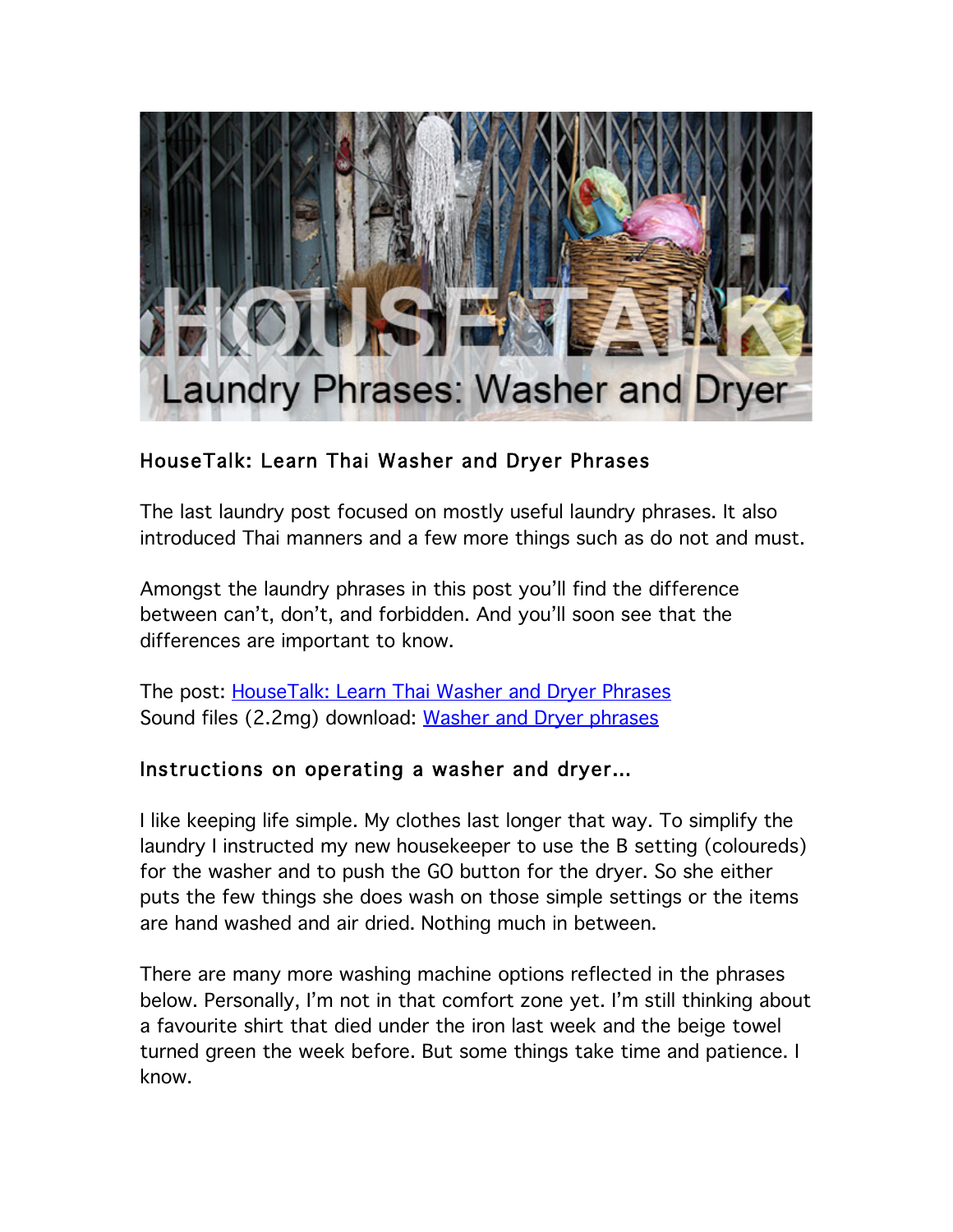If you want to get fancy you could match the Thai to the English and print them out. And maybe I will. But for now, here are three variations.

This needs (to be) washed on alphabet A (B, C, D…) นี่ ต้อง ซัก ด้วย ตัว A (B, C, D…) nêe dtông sák dûay dtua A (B, C, D...)

This one adjust to A (B, C, D…) อันนี้ปรับ ไปที่ A (B, C, D…) an-née bpràp bpai-têe... A (B, C, D...)

Adjust to A (B, C, D…) ปรับ ไปที่ A (B, C, D…) bpràp bpai-têe A (B, C, D...)

#### Avoiding mildew, rot, and wrinkles…

Do you have a problem with laundry left mildewing in your washing machine? Then the following instructions should keep clothes free from rot and unnecessary wrinkles.

Do not leave clothes in the washer or dryer. อย่า ทิ้ง ผ้า ไว้ใน เครื่องซัก หรือ เครื่องอบ yàa ting pâa wái nai krêuang-sák rěu krêuang-òp

Wash only what you have time to finish. ซักผ้า เฉพาะส่วน ที่จะ มีเวลา ทำ จน เสร็จ sák-pâa chà-pór-sùan têe-jà mee way-laa tam jon sèt

Clothes left in the washing machine might mildew. ผ้า ซัก แล้ว ทิ้ง ไว้ใน เครื่อง จะ ขึ้นรา pâa sák láew ting wái nai krêuang jà kêun-raa

Do not put too many clothes in the dryer. They will wrinkle. อย่า ใส่ เสื้อผ้า เยอะ ไป ใน เครื่อง, ผ้า จะ ยับ yàa sài sêua-pâa yúh bpai nai krêuang, pâa jà yáp It's ok to leave the mop top in the dryer. หัว ม็อบ ทิ้ง ไว้ใน เครื่องอบ ได้ hŭa móp ting wái nai krêuang-òp dâi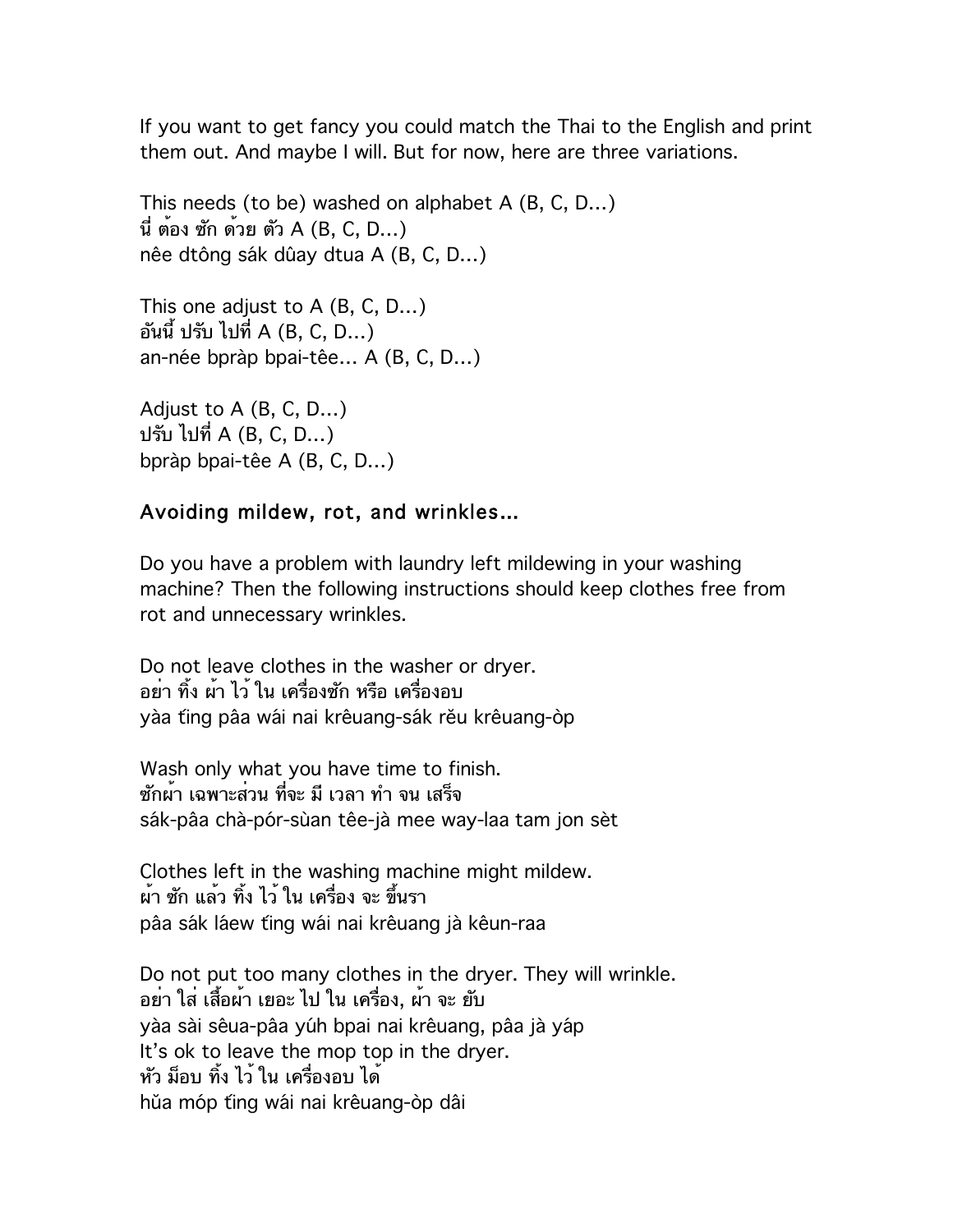## Keeping your whites white…

Some of you might not mind your laundry changing colours but I do. Especially when a dear friend gifts a beautiful set of cream towels and one shows up a butt ugly army green. Oh yeah. So these instructions should give your clothes a fighting chance.

These clothes fade, must wash (them) separate. ผ้า นี่ สีตก ต้อง แยก ซัก pâa nêe sĕe dtòk dtông yâek sák

Do not wash with other clothes. อย่า ซัก รวม กับ ผ้า อื่น yàa sák ruam gàp pâa èun

This (is) colourfast. นี่ สีไม่ตก nêe sĕe-mâi-dtòk

This (is) not colourfast. นี่ สีตก nêe sĕe-dtòk

Pattern: This noun + adjective.  $\Box$  (noun)  $\vec{u}$   $\Box$  (adjective)

Sample: These pants are not colourfast. กางเกง นี่ สีตก gaang-gayng nêe sĕe-dtòk Noun 3: shirt: เสื้อ /sêua/, pants: กางเกง /gaang-gayng/, dress: ชุด /chút/, evening dress: ชุด ราตรี/chút raa-dtree/, jacket: เสื้อ กันหนาว /sêua gannăao/, nightgown: ชุดนอน /chút-non/, tablecloth: ผ้าปูโต๊ะ /pâa-bpoo/

Adjective 2: colourfast: สีไม<sup>่</sup>ตก /sĕe-mâi-dtòk/, not colourfast: สีตก /sĕedtòk/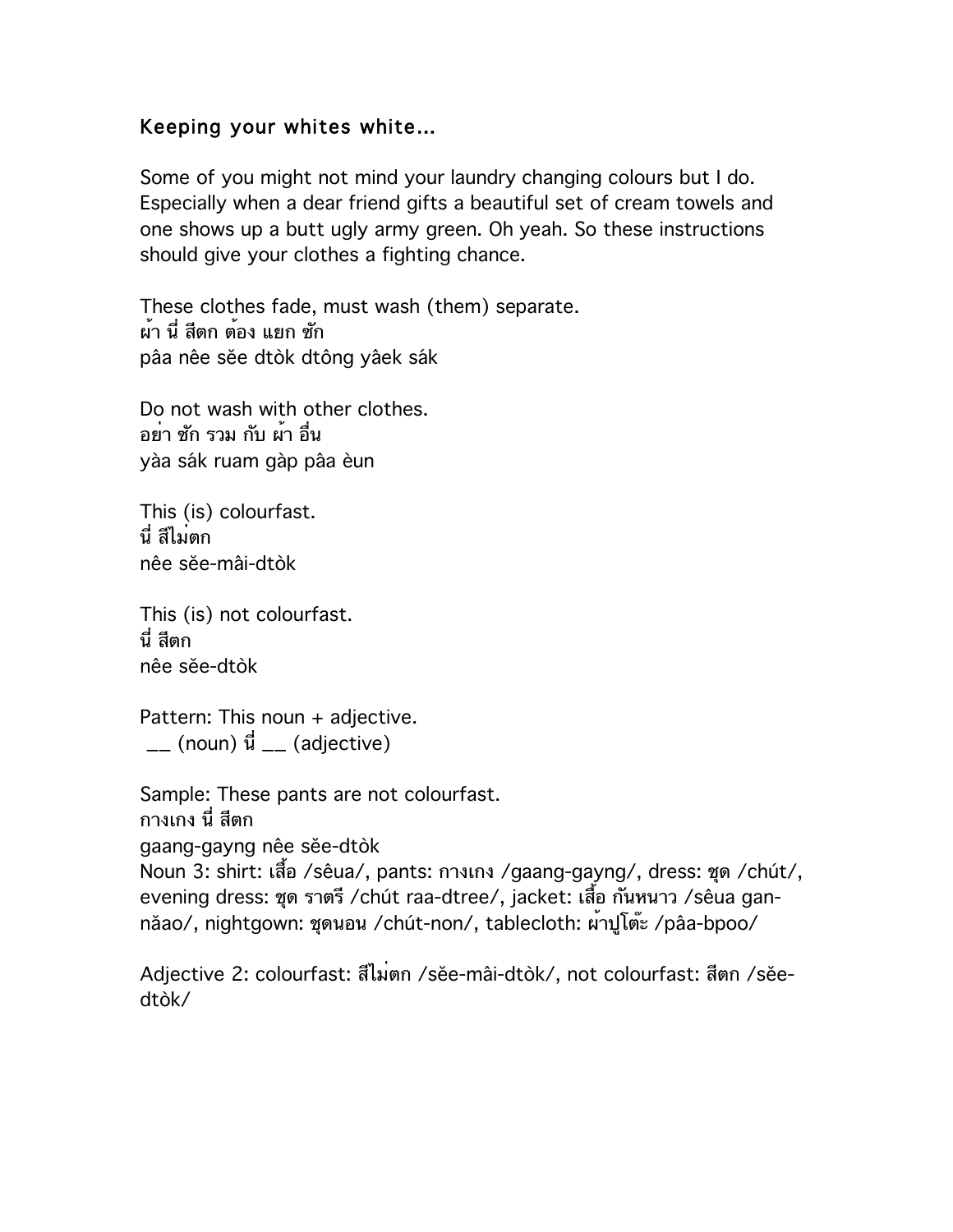# How to use can't, don't, and forbidden…

The difference between can't, don't, and forbidden is one of degrees. Can't is the softest, added to the end of a sentence. Don't and forbidden are stronger and get more emphasis by being placed at the beginning of a sentence.

Can't, ไม่ได้ /mâi-dâi/ is the gentle version so it's not necessary to use the polite particles at the end to soften the demand.

Polite particle (f) นะคะ /ná-ká/ Polite particle (m) นะครับ /ná-kráp/

Don't, อย่า /yàa/, is one step up from can't so the polite particles come at the end of the sentence to soften the demand.

Use forbidden, ห้าม /hâam/, sparingly. Like, when your housekeeper puts a \$200 silk blouse in the washing machine and you've replaced the blouse and now want to emphasize that THIS SHIRT is forbidden to machine wash. But even though you are not happy with the situation, you still soften the harsh(er) order by adding a polite particle at the end.

Another way to soften demands/orders is by softening your voice at the end of a phrase instead of using the polite particles (another softener, ให หน่อย /hâi nòi/, is explained further down).

Can't machine wash. ซัก เครื่อง ไม่ได้ sák krêuang mâi-dâi

Don't machine wash. อย่า ซัก เครื่อง นะคะ / นะครับ yàa sák krêuang ná-ká / ná-kráp

Forbidden (to) machine wash. ห้าม ซัก เครื่อง นะคะ / นะครับ hâam sák krêuang ná-ká / ná-kráp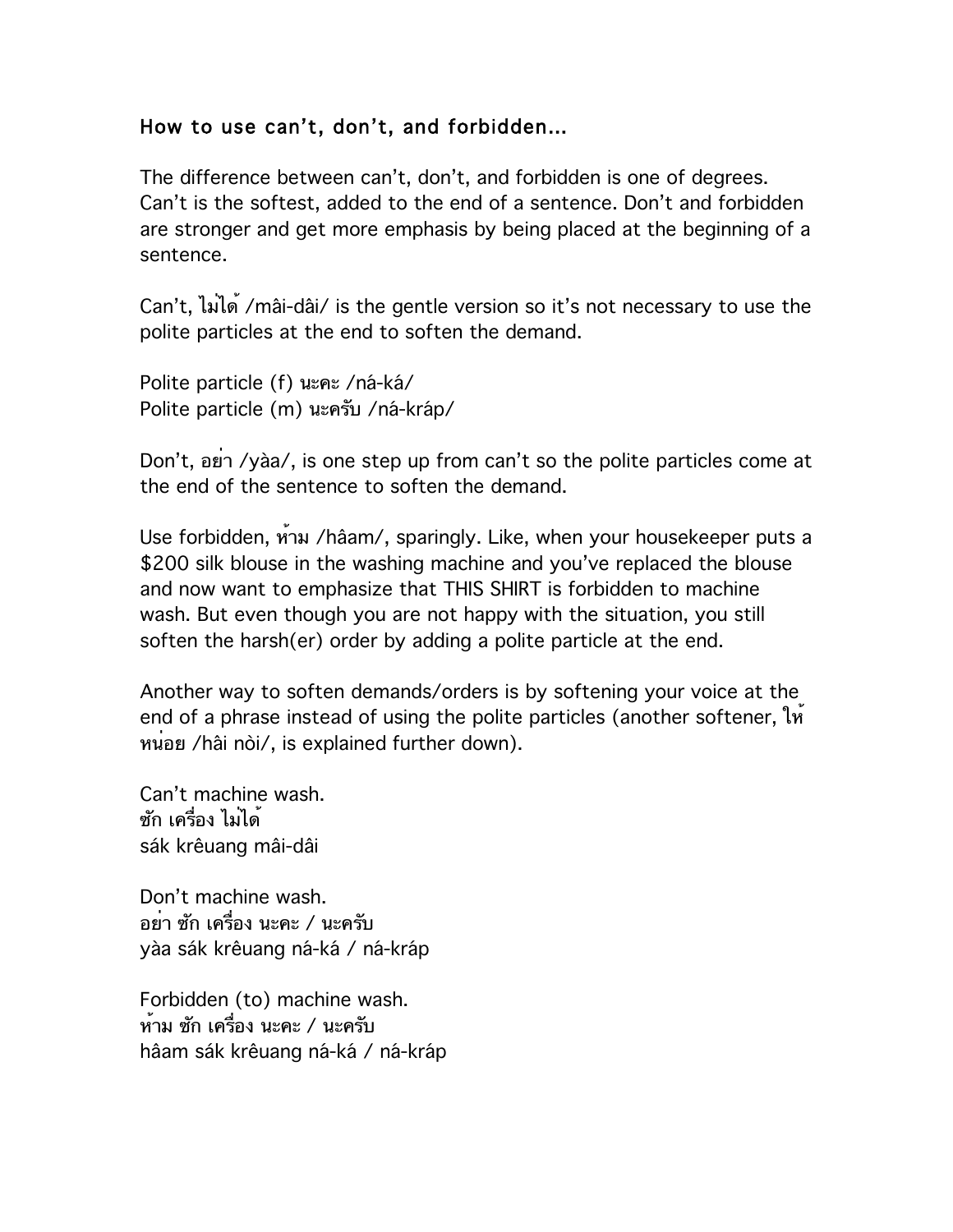## Saving your maid some time…

I don't like make-work. As a practical traveler, a number of my clothes are wash and wear. They are either permanent press of some persuasion, or fashionably rumpled. But if left in the dryer they will then need to be ironed = time wasted.

These are permanent press. พวกนี้เป็น ผ้า รีดสำเร็จ pûak-née bpen pâa rêet-săm-rèt

Machine wash on permanent press setting. ผ้า รีด สำเร็จ นี่ ต้อง ซัก ด้วย เครื่อง pâa rêet-săm-rèt nêe dtông sák dûay krêuang

Pattern: Machine wash \_\_\_ on (alphabet) A (B, C, D...) \_\_\_ นี่ ต้อง ซัก ด้วย ตัว A (B, C, D…) \_\_\_ nêe dtông sák dûay dtua A (B, C, D...)

Sample: Machine wash pants on A (B, C, D…) เสื้อ นี่ ต้อง ซัก ด้วย ตัว A (B, C, D…) sêua nêe dtông sák dûay dtua A (B, C, D...)

Noun 3: fabric: shirt: เสื้อ /sêua/, pants: กางเกง /gaang-gayng/, dress: ชุด /chút/, evening dress: ชุด ราตรี /chút raa-dtree/, jacket: เสื้อ กันหนาว /sêua gan-năao/, nightgown: ชุดนอน /chút-non/, tablecloth: ผ้าปูโต๊ะ /pâa-bpoo/

Take permanent press out of dryer right away and hang up. เอา ผ้า รีดสำเร็จ ออกจาก เครื่อง อบ ทันทีแล้วแขวน ao pâa rêet-săm-rèt òk-jàak krêuang òp tan-tee láew-kwăen

Hang up permanent press immediately from the dryer… ผ้า รีดสำเร็จ ต้อง แขวน ทันที หลังจาก เอา ออกจาก เครื่อง อบ pâa rêet-săm-rèt dtông kwăen tan-tee lăng-jàak ao òk-jàak krêuang òp

… and check for wrinkles. ระวัง รอย ย่น ด้วย rá-wang roi yôn dûay